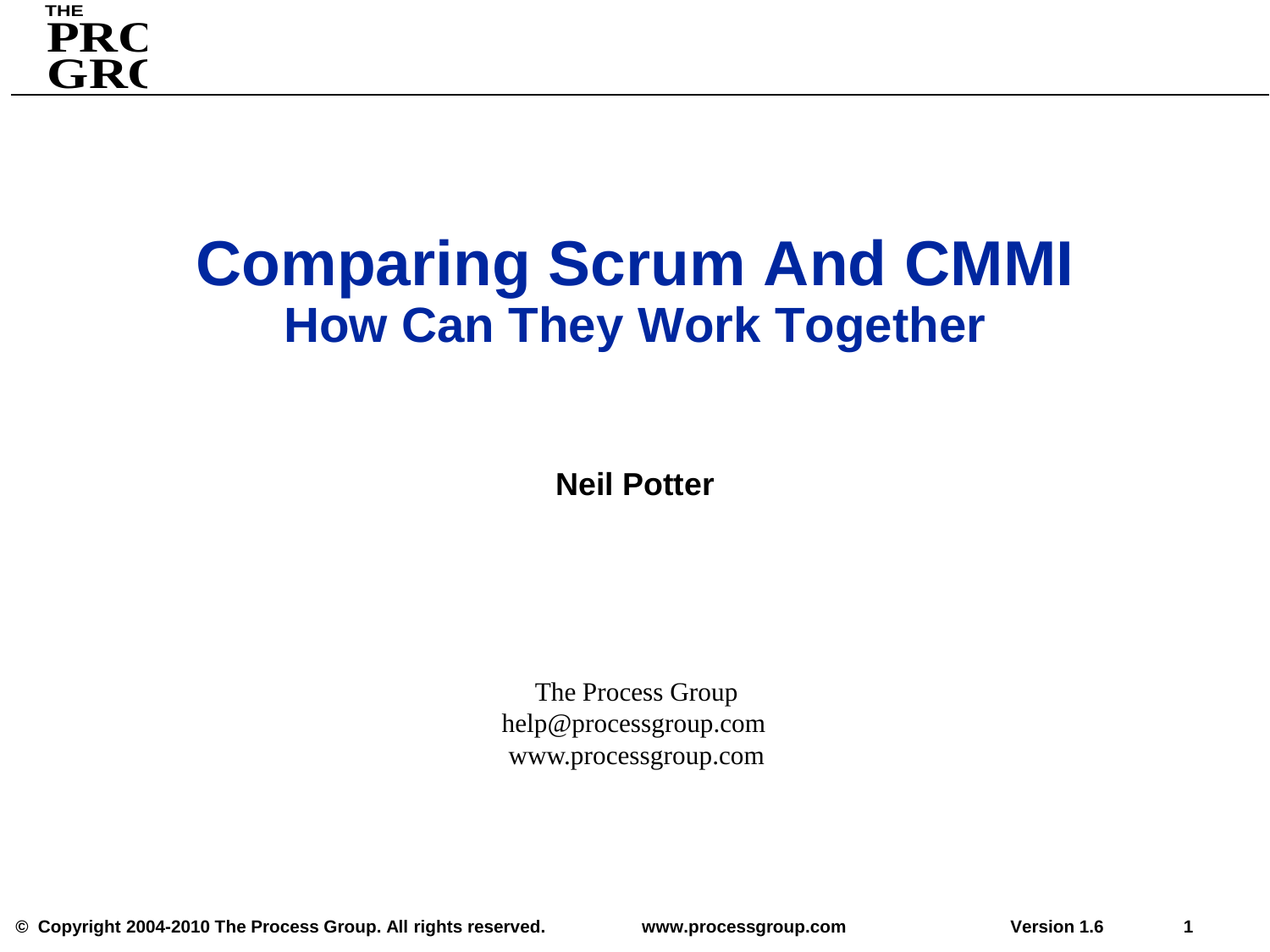### **THE** GR<sub>C</sub> **PRC**

# **Agenda**

- **Definition of Scrum**
- **Agile Principles**
- **Definition of CMMI**
- **Similarities and Differences**
- **CMMI and Scrum Mapping**
- **How About Other Components of Level 2?**
- **How About Level 3?**
- **Summary**

Full comparison at: http://www.processgroup.com/pgpostmar09.pdf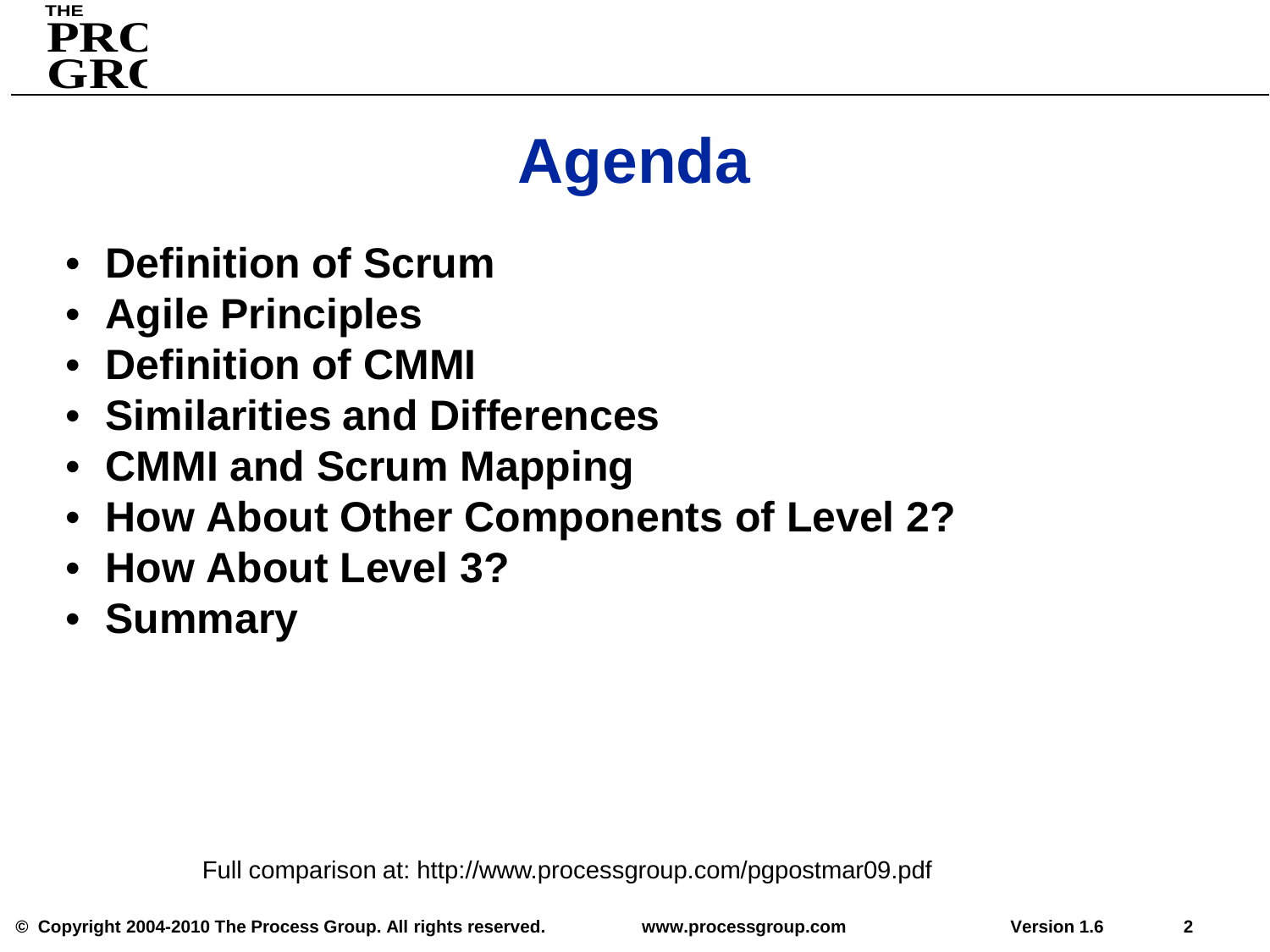

# **Definition of Scrum**

• **Scrum is a pre-defined development lifecycle based on Agile principles.** 



**3**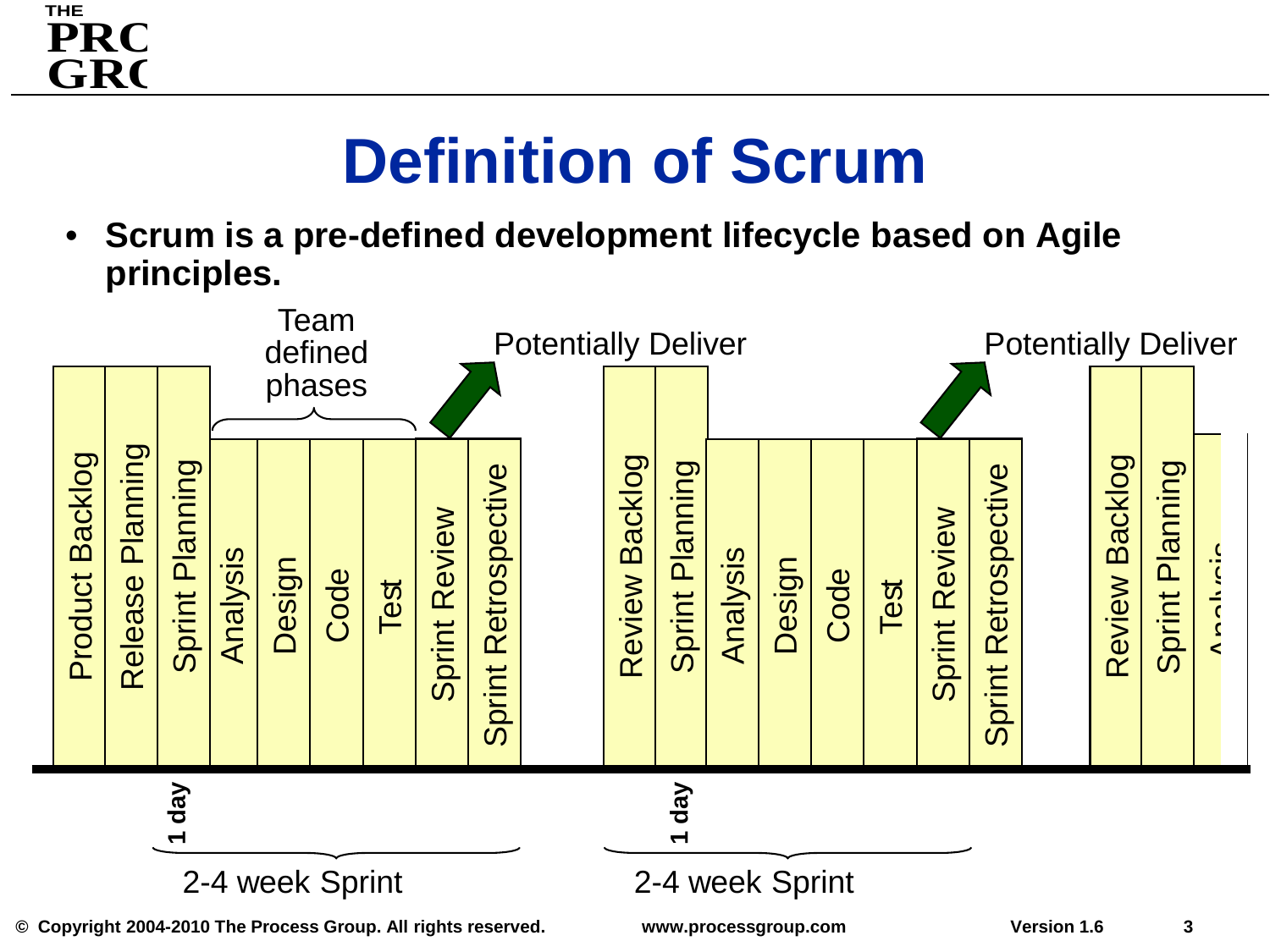

# **Agile Principles- <sup>1</sup>**



即

- **Our highest priority is to satisfy the customer through early and continuous delivery of valuable software.**
- **Welcome changing requirements, even late in development. Agile processes harness change for the customer's competitive advantage.**



• **Deliver working software frequently, from a couple of weeks to a couple of months, with a preference to the shorter timescale.**



- **Business people and developers must work together daily throughout the project.**
- f<sup>1</sup>
- **Build projects around motivated individuals. Give them the environment and support they need, and trust them to get the job done.**

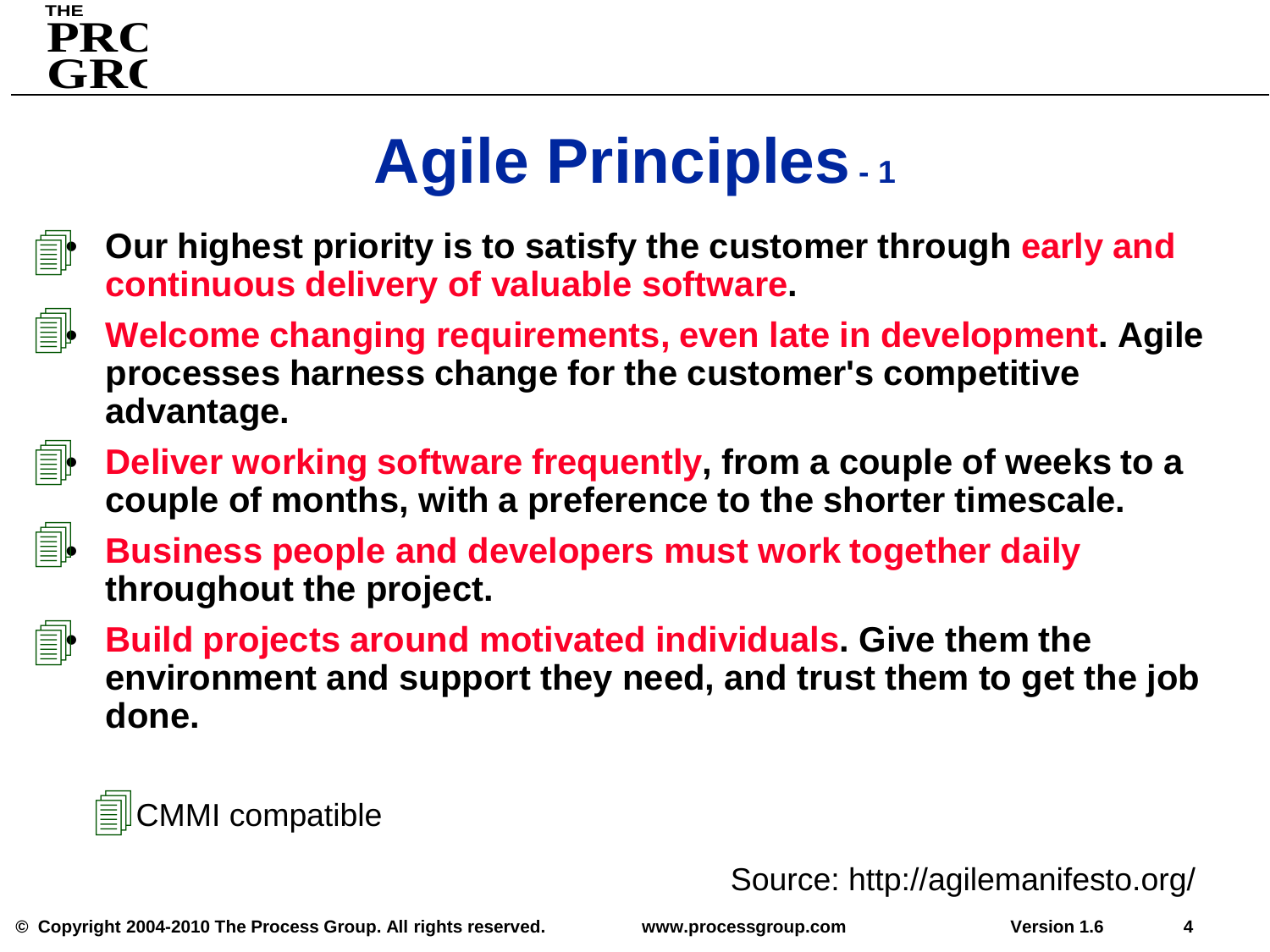

# **Agile Principles- <sup>2</sup>**



• **The most efficient and effective method of conveying information to and within a development team is face-to-face conversation.**

• **Working software is the primary measure of progress.**



1

• **Agile processes promote sustainable development. The sponsors, developers, and users should be able to maintain a constant pace indefinitely.**



• **Continuous attention to technical excellence and good design enhances agility.**



• **Simplicity -- the art of maximizing the amount of work not done--is essential.**



• **The best architectures, requirements, and designs emerge from self-organizing teams.**



• **At regular intervals, the team reflects on how to become more effective, then tunes and adjusts its behavior accordingly.**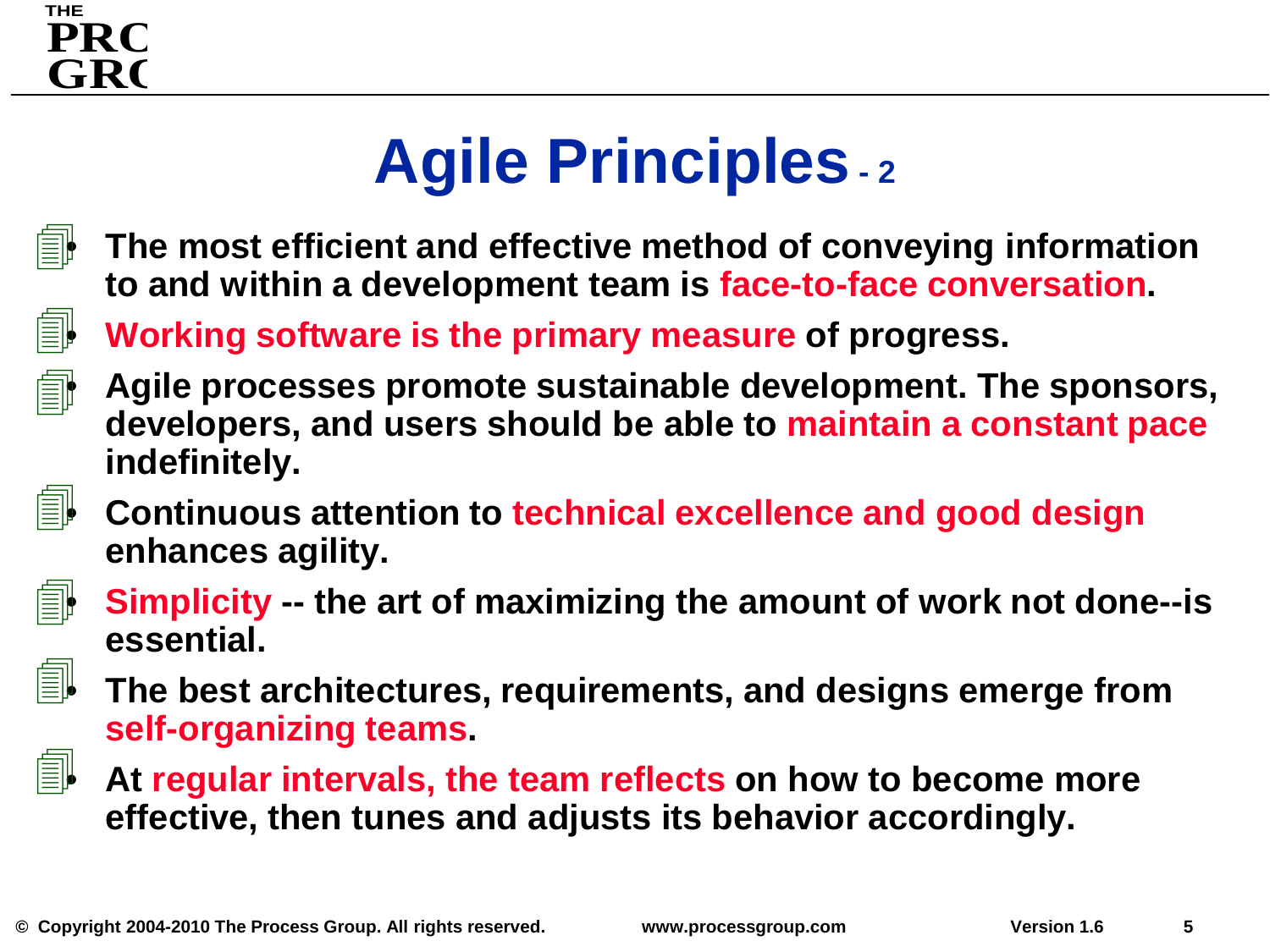# **Definition of CMMI**  $_{41.2}$

| <b>Level</b><br><b>5 Optimizing</b> | <b>Focus</b><br><b>Continuous</b><br><b>Process</b><br><b>Improvement</b> | <b>Process Areas</b><br><b>Organizational Innovation and Deployment</b><br><b>Causal Analysis and Resolution</b>                                                                                                                                                                                                                                                                     | <b>Quality</b><br><b>Productivity</b> |
|-------------------------------------|---------------------------------------------------------------------------|--------------------------------------------------------------------------------------------------------------------------------------------------------------------------------------------------------------------------------------------------------------------------------------------------------------------------------------------------------------------------------------|---------------------------------------|
| 4 Quantitatively<br><b>Managed</b>  | <b>Quantitative</b><br><b>Management</b>                                  | <b>Organizational Process Performance</b><br><b>Quantitative Project Management</b>                                                                                                                                                                                                                                                                                                  |                                       |
| 3 Defined                           | <b>Process</b><br><b>Standardization</b>                                  | <b>Requirements Development</b><br><b>Technical Solution</b><br><b>Product Integration</b><br><b>Verification</b><br><b>Validation</b><br><b>Organizational Process Focus</b><br><b>Organizational Process Definition +IPPD</b><br><b>Organizational Training</b><br><b>Integrated Project Management +IPPD</b><br><b>Risk Management</b><br><b>Decision Analysis and Resolution</b> |                                       |
| 2 Managed                           | <b>Basic</b><br><b>Project</b><br><b>Management</b>                       | <b>Requirements Management</b><br><b>Project Planning</b><br><b>Project Monitoring and Control</b><br><b>Supplier Agreement Management</b><br><b>Measurement and Analysis</b><br><b>Process and Product Quality Assurance</b><br><b>Configuration Management</b>                                                                                                                     | <b>Risk</b><br><b>Rework</b>          |
| 1 Initial                           |                                                                           |                                                                                                                                                                                                                                                                                                                                                                                      |                                       |

• CMMI is a collection of practices that an organization (software, hardware and IT) can adopt to improve its performance.

- **Maturity Level 2** Process Areas focus on change and project management.
- **Maturity Level 3** focuses on engineering skills, advanced project management and organizational **learning**

Model Source: http://www.sei.cmu.edu/cmmi/tools/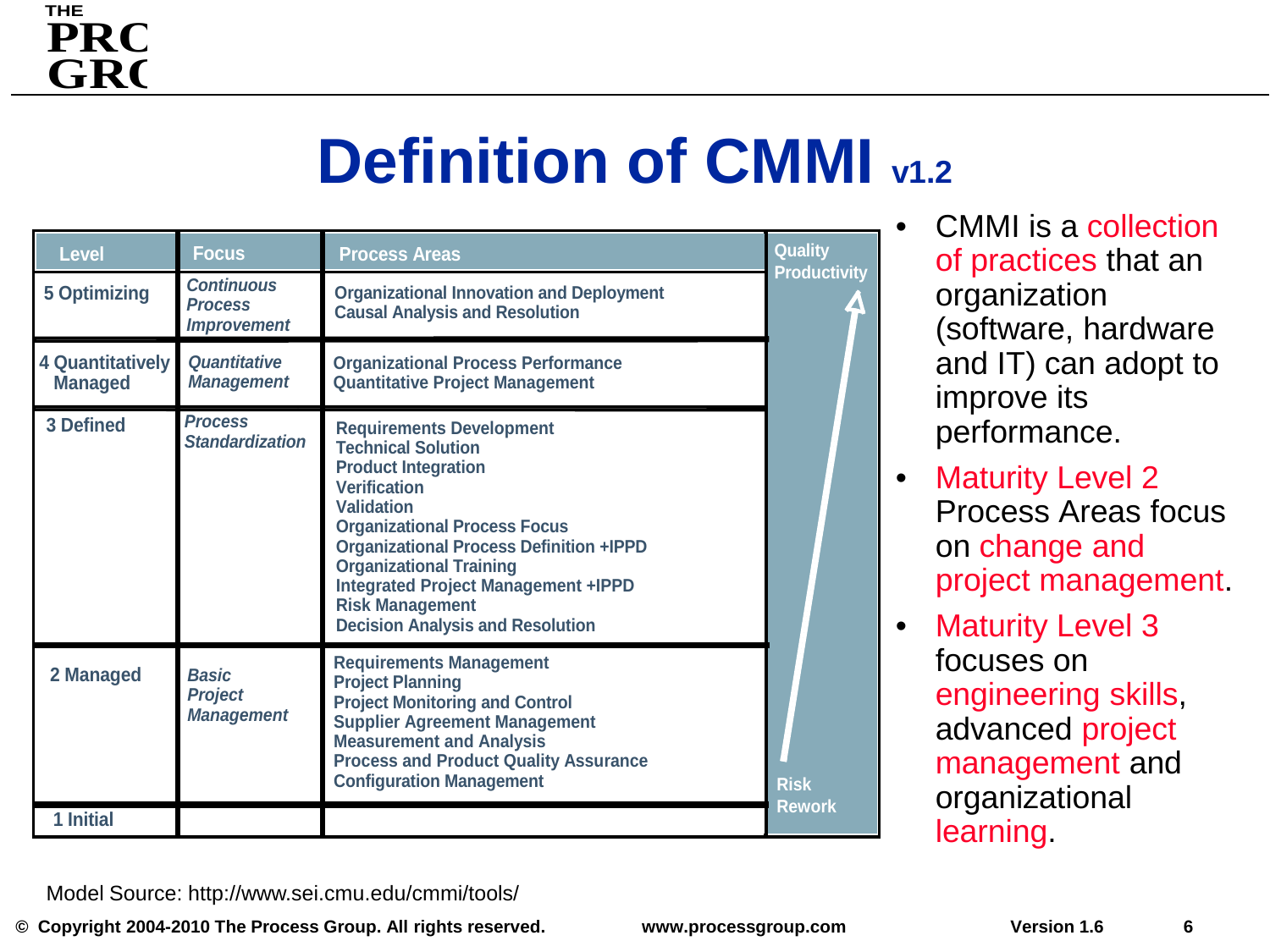



- **Process is an amorphous entity**
- **Visibility into the project's process is limited**
- **Difficult to establish the status of the project's progress and activities**

**THE**

**GRC** 

**PRC**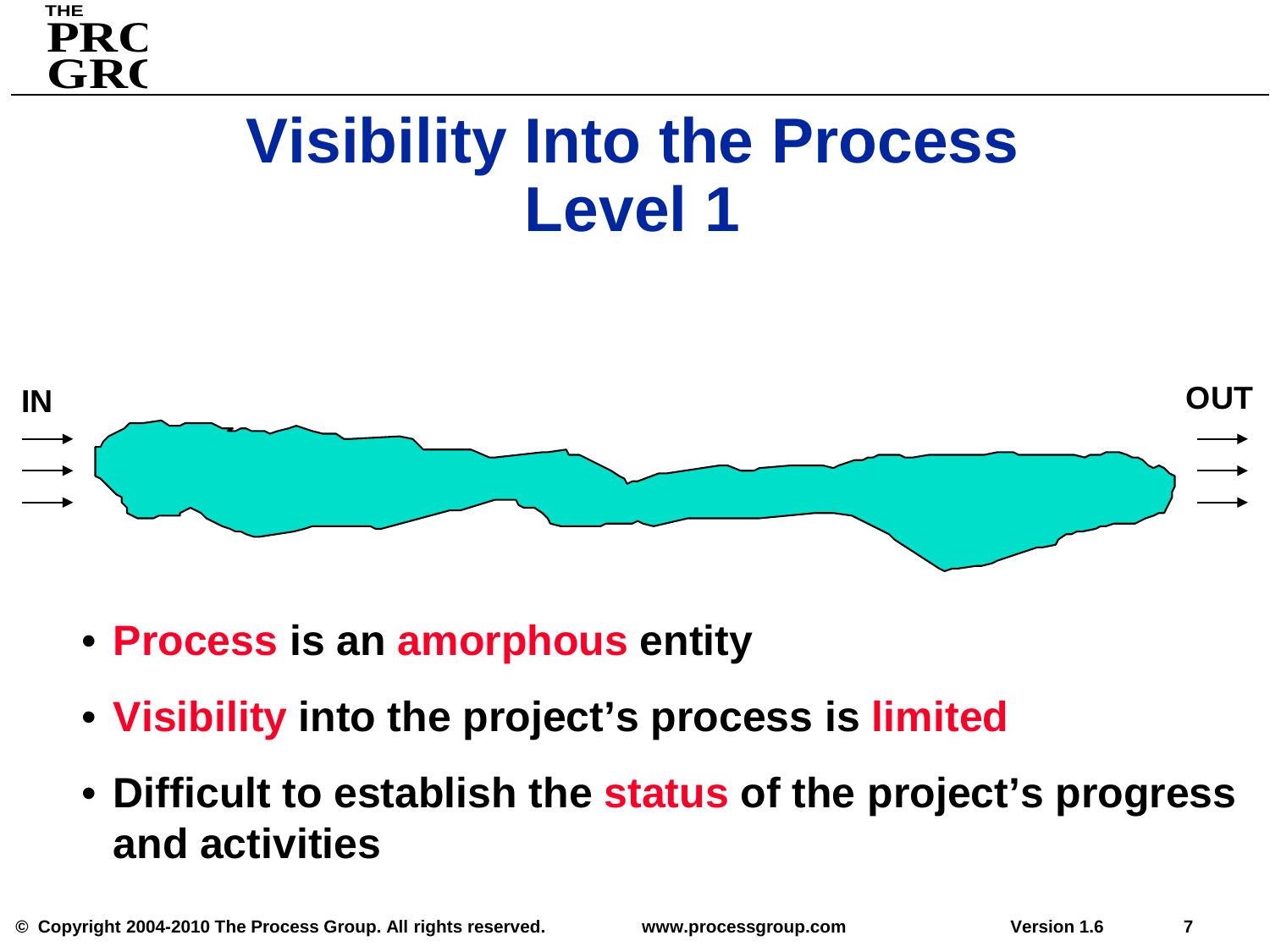# **GRC PRC Visibility Into the Process Level 2 Major process phases IN OUT**

- **Customer requirements and work products are controlled**
- **Basic project management practices have been established**
- **Management controls allow visibility into the project on defined occasions**
- **Management reacts to problems as they occur**

**THE**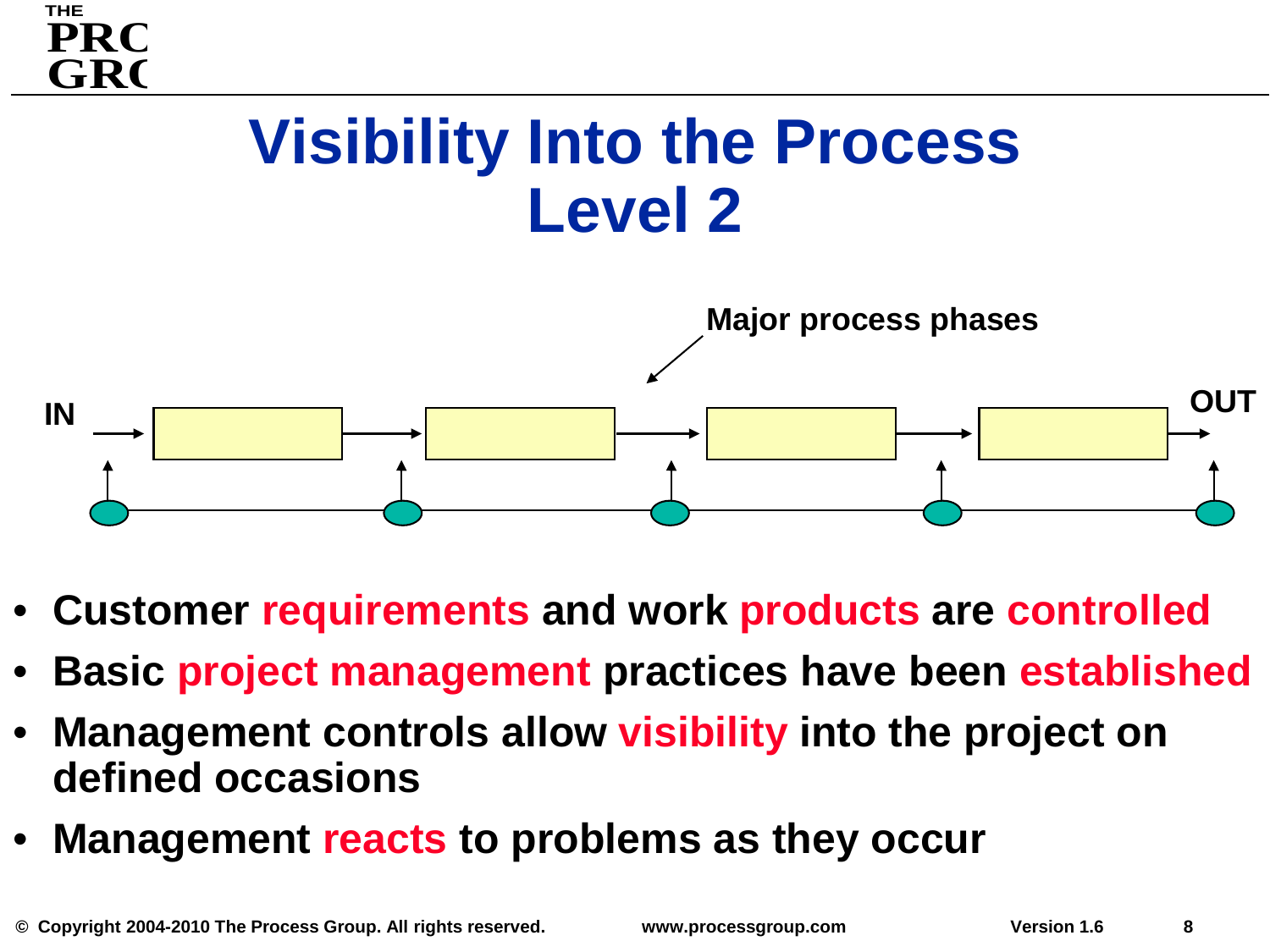## **Visibility Into the Process Level 3**



- **Tasks in the project's defined process are visible**
- **Accurate and rapid status updates are available**
- **Management proactively prepares for risks that may arise**

**THE**

**GR(** 

**PRC**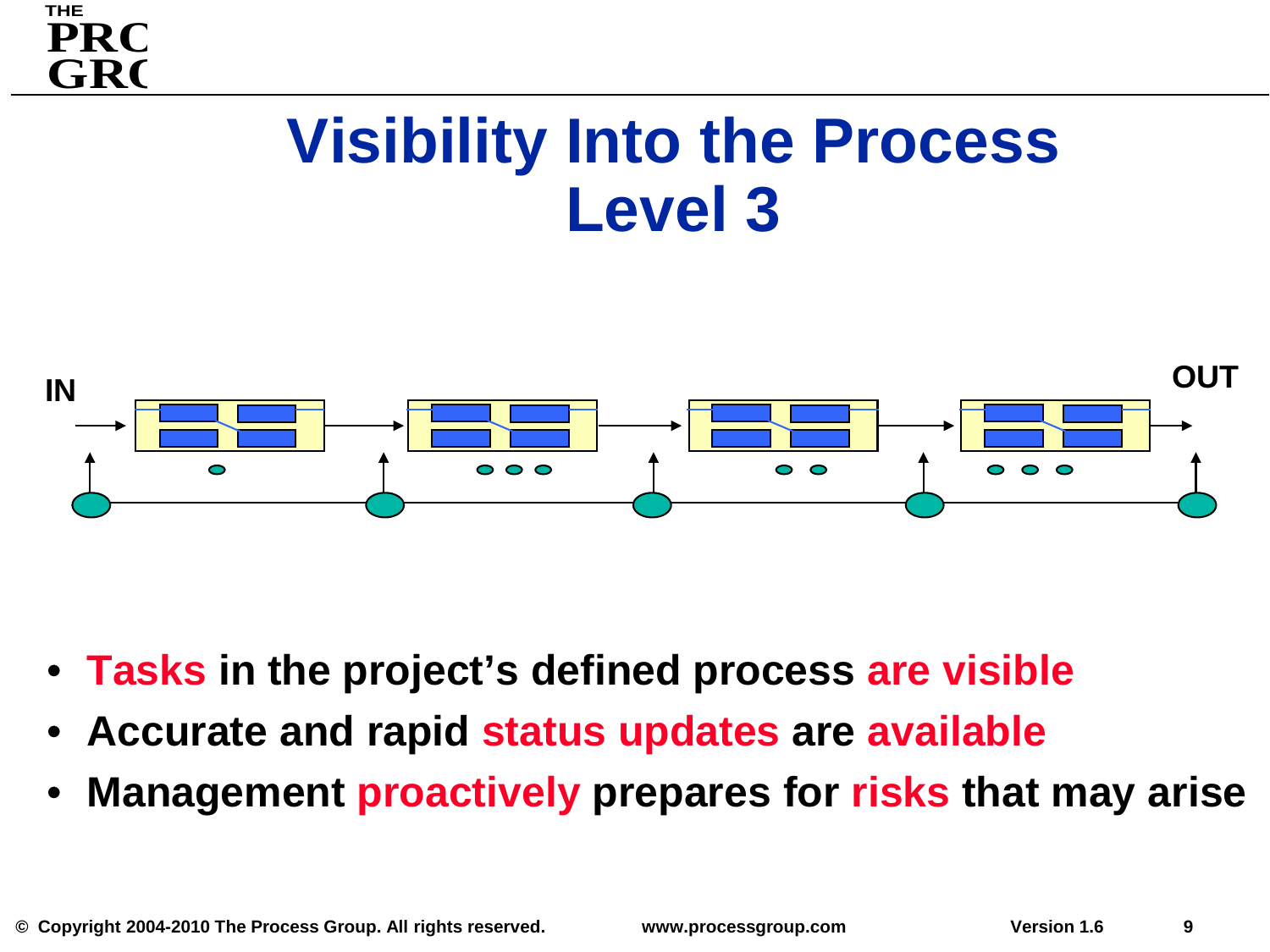# **Similarities and Differences**

|                                                | Level                              | <b>Focus</b>                                              | <b>Process Areas</b>                                                                                                                                                                                                                                                                                                                                            | Quality             |                                |
|------------------------------------------------|------------------------------------|-----------------------------------------------------------|-----------------------------------------------------------------------------------------------------------------------------------------------------------------------------------------------------------------------------------------------------------------------------------------------------------------------------------------------------------------|---------------------|--------------------------------|
|                                                | 5 Optimizing                       | <b>Continuous</b><br><b>Process</b><br><b>Improvement</b> | <b>Organizational Innovation and Deployment</b><br><b>Causal Analysis and Resolution</b>                                                                                                                                                                                                                                                                        | <b>Productivity</b> | No                             |
|                                                | 4 Quantitatively<br><b>Managed</b> | Quantitative<br><b>Management</b>                         | <b>Organizational Process Performance</b><br><b>Quantitative Project Management</b>                                                                                                                                                                                                                                                                             |                     |                                |
|                                                | 3 Defined                          | <b>Process</b><br><b>Standardization</b>                  | <b>Requirements Development</b><br><b>Technical Solution</b><br><b>Product Integration</b><br>Verification<br>Validation<br><b>Organizational Process Focus</b><br><b>Organizational Process Definition +IPPD</b><br><b>Organizational Training</b><br>Integrated Project Management +IPPD<br><b>Risk Management</b><br><b>Decision Analysis and Resolution</b> |                     | Sor<br>Sor<br>Co<br>Sor<br>Sor |
| Approx. 47% coverage of Level 2<br><b>Risk</b> |                                    |                                                           | Mo<br><b>Mo</b><br>Mo<br>M <sub>O</sub>                                                                                                                                                                                                                                                                                                                         |                     |                                |
|                                                | 1 Initial                          |                                                           |                                                                                                                                                                                                                                                                                                                                                                 | <b>Rework</b>       | anc                            |

**THE**

**GRC** 

**PRC** 

**© Copyright 2004-2010 The Process Group. All rights reserved. www.processgroup.com Version 1.6**

| • Most Requirements Management |  |
|--------------------------------|--|
| • Most Project Planning        |  |

• Some requirements

**In Scrum?**

• Some lessons learned

• Some design

• Coding

• Some test

- Most Project Monitoring/Control
- Most Measurement Analysis (effort and progress)

Level 3 coverage very dependent on how YOU define the phases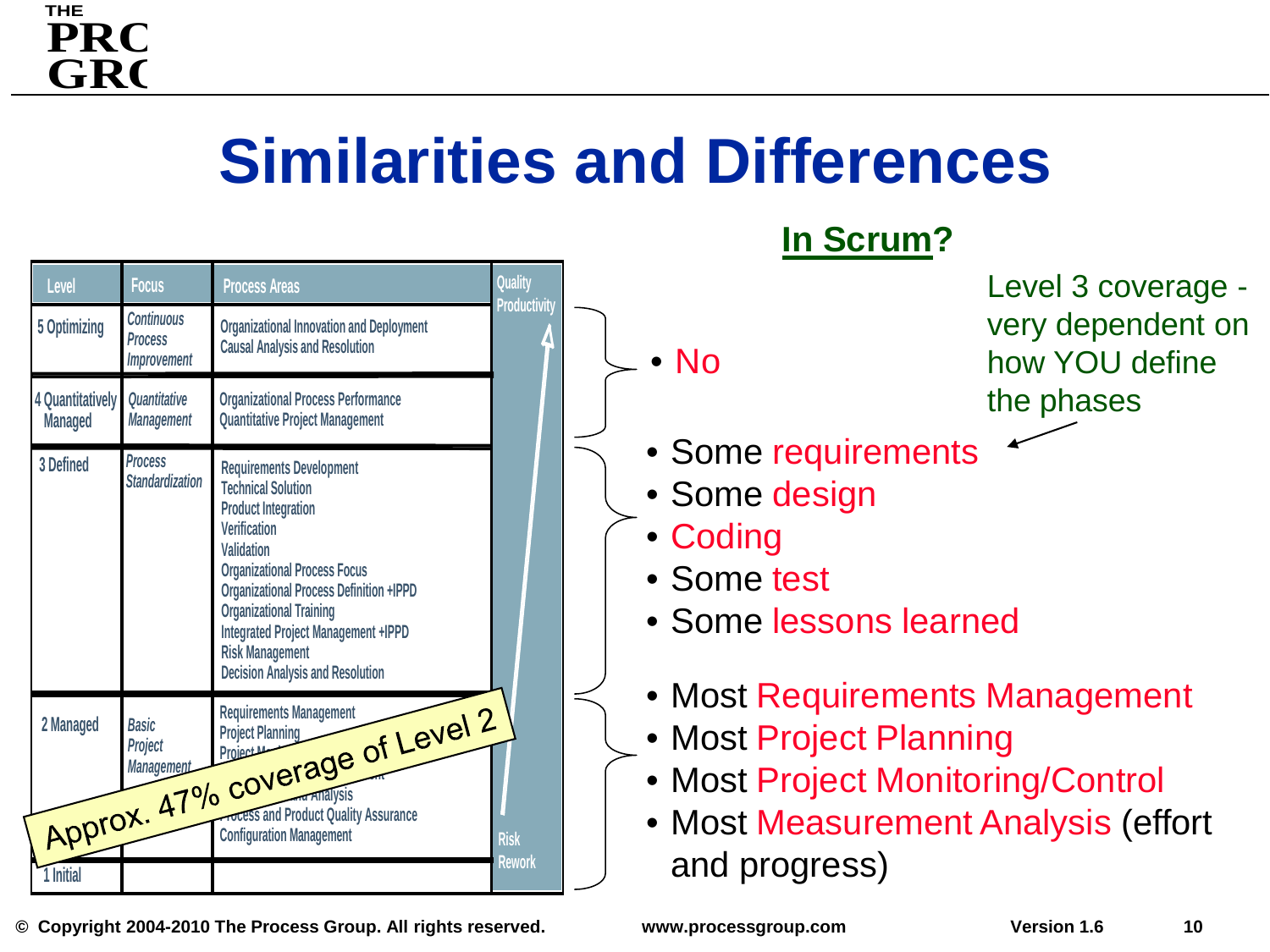# **CMMI and Scrum Mapping**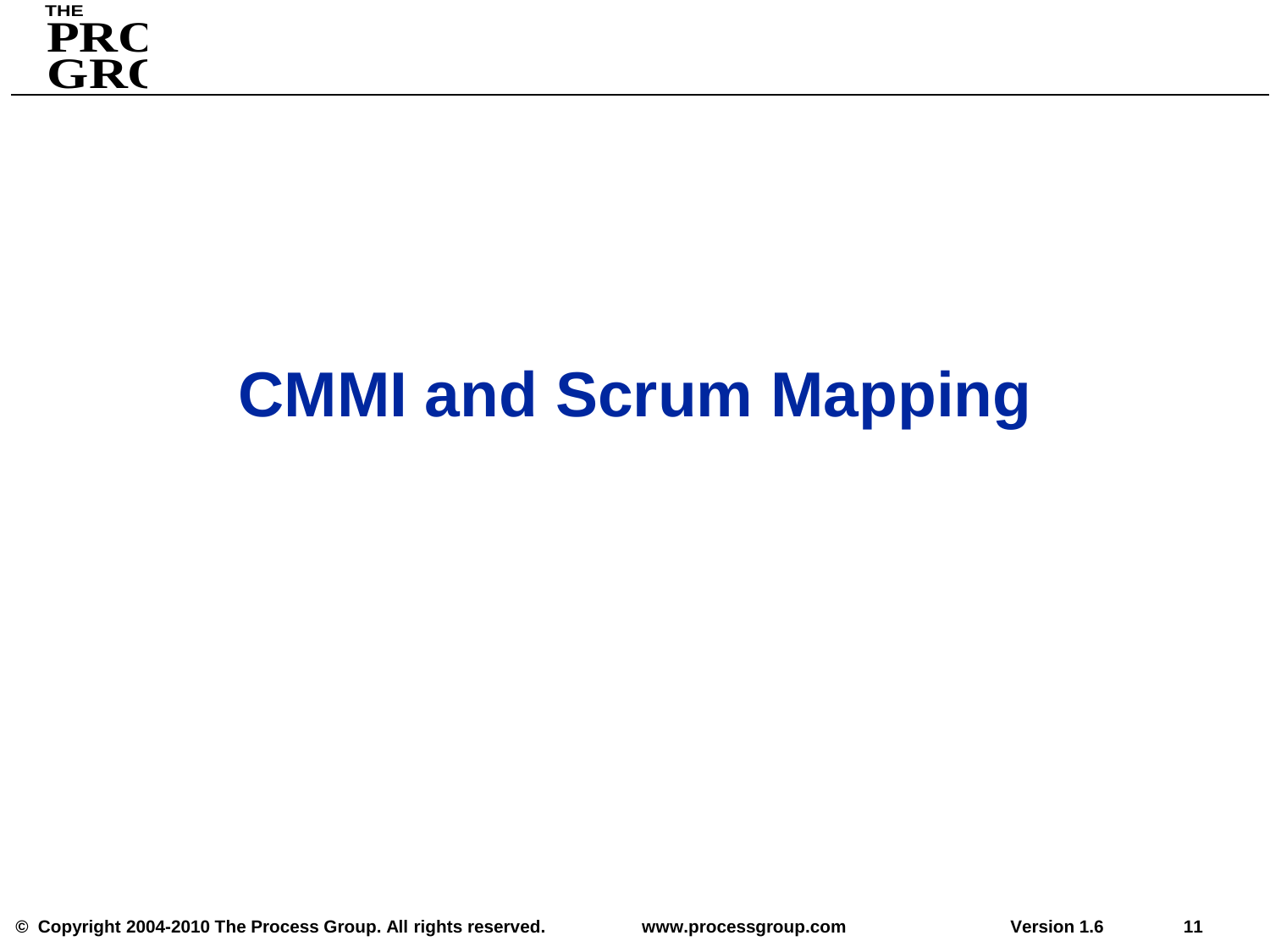# **Requirements Management**

| <b>REQM</b> | <b>CMMI Practice</b>                                                                                  | <b>Scrum Practice</b>                                                                                                                                                                                                                                                                                                                             |
|-------------|-------------------------------------------------------------------------------------------------------|---------------------------------------------------------------------------------------------------------------------------------------------------------------------------------------------------------------------------------------------------------------------------------------------------------------------------------------------------|
| SP 1.1      | Develop an understanding with<br>the requirements providers on<br>the meaning of the<br>requirements. | • Review of Product Backlog (requirements) with<br>Product Owner and team.                                                                                                                                                                                                                                                                        |
| SP 1.2      | Obtain commitment to the<br>requirements from the project<br>participants.                            | • Release Planning and Sprint Planning sessions that<br>seek team member commitment.                                                                                                                                                                                                                                                              |
| SP 1.3      | Manage changes to the<br>requirements as they evolve<br>during the project.                           | • Add requirements changes to the Product Backlog.<br>• Manage changes in the next Sprint Planning<br>meeting.                                                                                                                                                                                                                                    |
| SP 1.5      | Identify inconsistencies between<br>the project plans and work<br>products and the requirements.      | • Daily Standup Meeting to identify issues.<br>• Release planning and Sprint Planning sessions to<br>address inconsistencies.<br>• Sprint Burndown chart that tracks effort remaining.<br>• Release Burndown chart that tracks story points that<br>have been completed. This shows how much of the<br>product functionality is left to complete. |

### **No traceability in Scrum**

[SP 1.4 Maintain bidirectional traceability among the requirements and work products]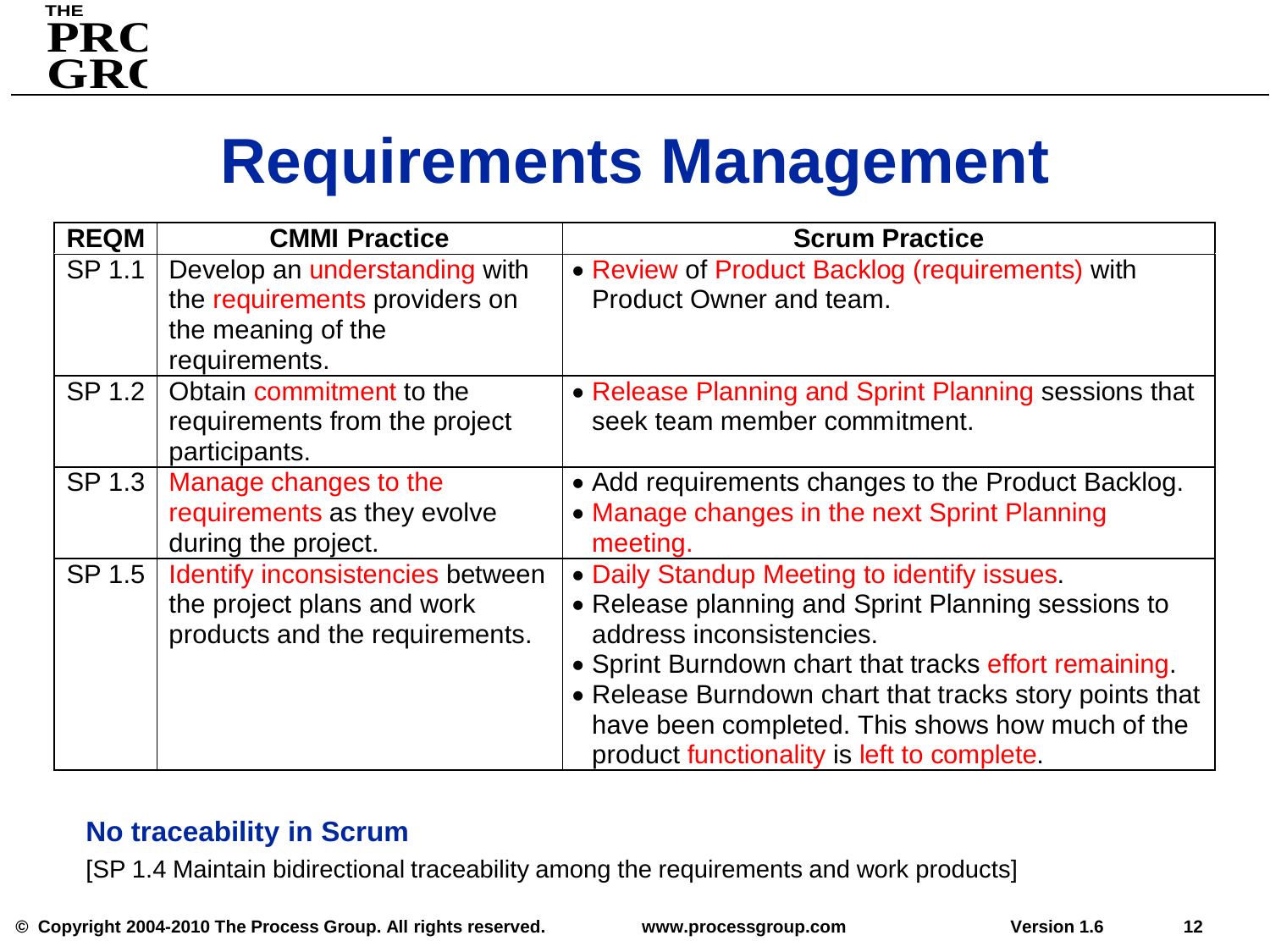### **THE** GR<sub>(</sub> **PRO**

# **Project Planning**

| <b>PP</b> | <b>CMMI Practice</b>                                                                                         | <b>Scrum Practice</b>                                                                                                                                                                                                              |
|-----------|--------------------------------------------------------------------------------------------------------------|------------------------------------------------------------------------------------------------------------------------------------------------------------------------------------------------------------------------------------|
| SP 1.1    | Establish a top-level work<br>breakdown structure (WBS) to<br>estimate the scope of the project.             | • The standard tasks used in a Scrum process<br>combined with specific project tasks (Scrum<br>Backlog).                                                                                                                           |
| SP 1.2    | Establish and maintain estimates<br>of the attributes of the work<br>products and tasks.                     | • Story Points, used to estimate the difficulty (or<br>relative size) of a Story (requirement).                                                                                                                                    |
| SP 1.3    | Define the project life-cycle<br>phases upon which to scope the<br>planning effort.                          | • The Scrum process.                                                                                                                                                                                                               |
| SP 1.4    | Estimate the project effort and<br>cost for the work products and<br>tasks based on estimation<br>rationale. | • Scrum Ideal Time estimate (similar to billable<br>hours or Full-time Equivalents).                                                                                                                                               |
| SP 2.1    | Establish and maintain the<br>projectOsbudget and schedule.                                                  | • Scrum estimates (in Ideal Time).<br>• Estimates of what work will be in each release.<br>• Sprint Backlog.<br>• Project Taskboard.                                                                                               |
| SP 2.4    | Plan for necessary resources to<br>perform the project.                                                      | • Scrum estimates in Ideal Time<br>• Release Plan, Sprint Backlog and assignments.                                                                                                                                                 |
| SP 2.6    | Plan the involvement of identified<br>stakeholders                                                           | • Scrum process roles (including team, Scrum<br>Master, Product Owner).<br>• [Note: The stakeholders listed in Scrum might not<br>be the complete list of stakeholders for the project,<br>e.g., customers, other impacted teams.] |
| SP 3.2    | Reconcile the project plan to<br>reflect available and estimated<br>resources.                               | • Sprint Planning meeting<br>• Daily Scrum meeting.                                                                                                                                                                                |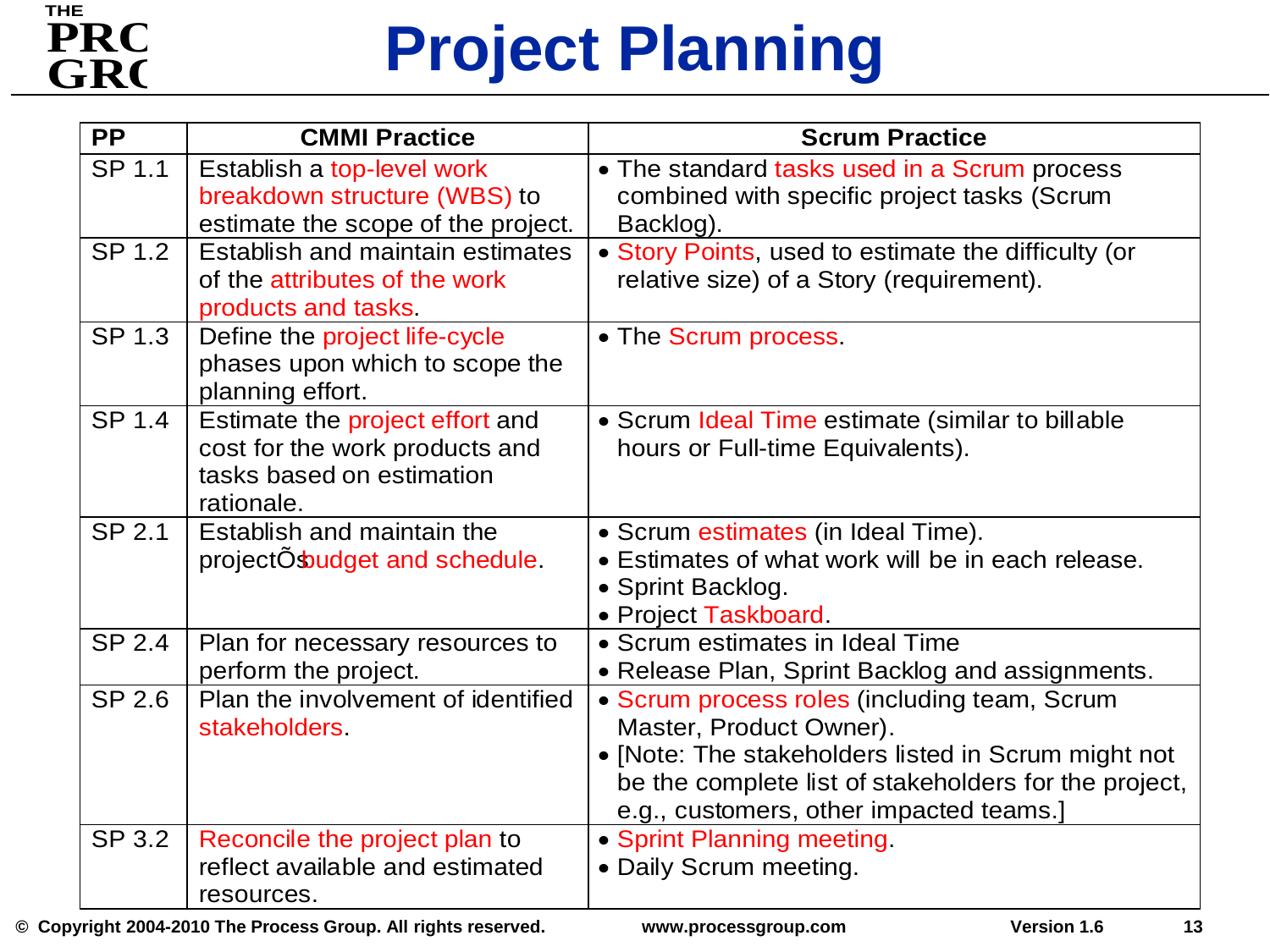#### **THE** GR<sub>O</sub> **PRO Project Monitoring and Control**

| <b>PMC</b> | <b>CMMI Practice</b>                                                                            | <b>Scrum Practice</b>                                                                                                                                                                                                                                                                                                            |
|------------|-------------------------------------------------------------------------------------------------|----------------------------------------------------------------------------------------------------------------------------------------------------------------------------------------------------------------------------------------------------------------------------------------------------------------------------------|
| SP 1.1     | Monitor the actual values of<br>the project planning<br>parameters against the<br>project plan. | • Sprint Burndown chart that tracks effort remaining.<br>• Release Burndown chart that tracks completed story<br>points. This shows how much of the product<br>functionality is left to complete.<br>• Project Task Board used to track stories<br>(requirements) that are done, in progress, or ones<br>that need verification. |
| SP 1.2     | Monitor commitments against<br>those identified in the project<br>plan.                         | . Discussions on team commitments at the:<br>- Daily Scrum meeting.<br>- Sprint Review meeting.<br>• Sprint Burndown chart that tracks effort remaining.<br>• Release Burndown chart that tracks Story Points that<br>have been completed. This shows how much of the<br>product functionality is left to complete.              |
| SP 1.6     | Periodically review the<br>project's progress,<br>performance, and issues.                      | • Daily Scrum meeting<br>• Sprint Review meeting.<br>• Retrospectives.                                                                                                                                                                                                                                                           |
| SP 2.3     | Manage corrective actions to<br>closure.                                                        | • Tracking of actions from:<br>- Daily Scrum meeting.<br>- Sprint Review meeting.<br>• [Note: This assumes that teams will track (and not<br>lose) actions.]                                                                                                                                                                     |

### **No risk assessment / tracking in Scrum**

[SP 1.3 Monitor risks against those identified in the project plan]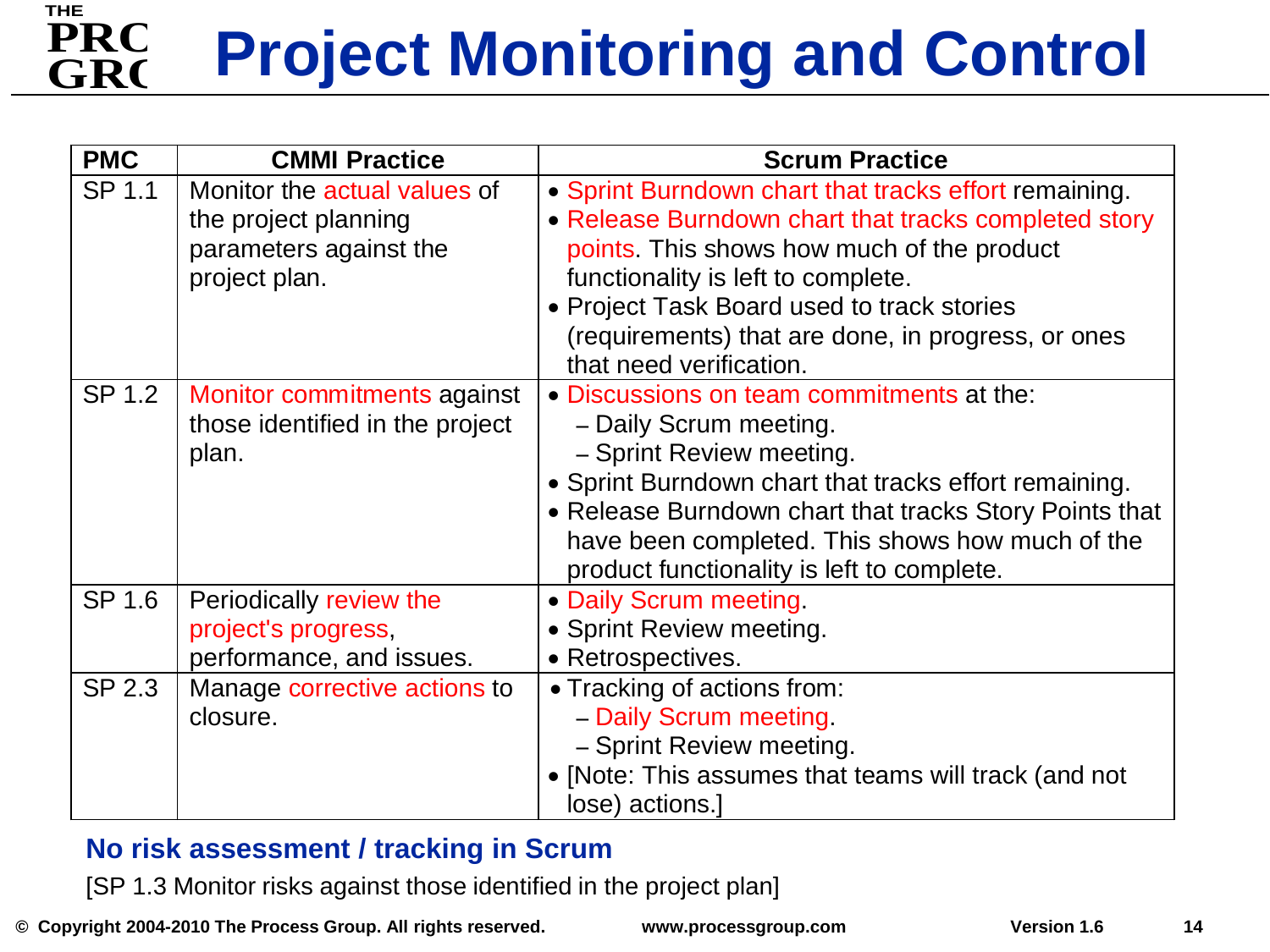### **THE** GR<sub>C</sub> **PRO**

### **Burndown Charts**



### **Implements PMC sp1.1**

Monitor the actual values of the project planning parameters against the project plan.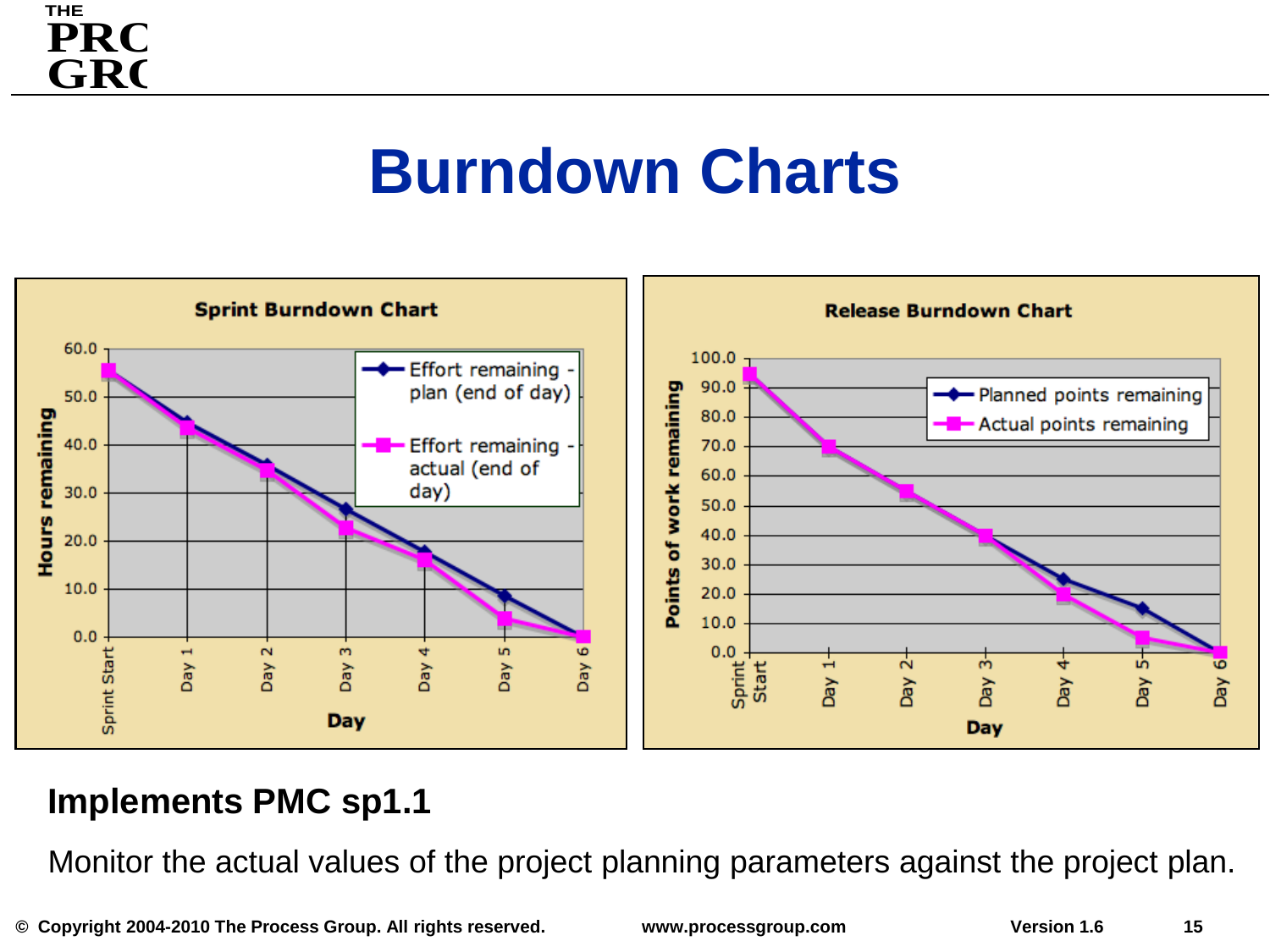# **Measurement and Analysis**

| SP 1.2 Specif measures to<br>address the | • Sprint Bundown chart that tracks effort<br>remaimg. |
|------------------------------------------|-------------------------------------------------------|
| measurement                              | • Release Bumdown chart that tacks story              |
| objectives.                              | points that have been compleed. This shows            |
|                                          | how much of the poduct functionality is left to       |
|                                          | comple.                                               |
|                                          | • [Noe: These two measures cold be usedto             |
|                                          | track he progress of decared propect                  |
|                                          | objectives, such as <b>Ontime Cand NOn</b>            |
|                                          | $b$ udget. $O$                                        |
| SP 1.4 Specif how                        | • The Sarum process does describe the purpose         |
| measurement data                         | and use the Sprint and ReleaseBurn down               |
| will be analyzed and                     | chats.                                                |
| reported                                 | $\bullet$ [Noe: CMM expeds clearly defined analysis]. |
| SP 2.1 Obtain specified                  | • Daiy Sorum meeth gwhere Sprint and Relase           |
| measurement data.                        | Bundown data are colleded.                            |
| SP 2.2 Anayze and interpret              | • Daiy Sorummeeing where Sprintand Relase             |
| measurement data.                        | Bundown data are analyzed.                            |
| SP 2.4 Report results of                 | • Daiy Sorum meethg where Sprint and Relase           |
| measurement and                          | Bundown charts are rejewed.                           |
| anaysis activitis to                     | • [Noe: Not all interested stakehoders will           |
| all reevant                              | ne cessarily be at the Scrum meeting.]                |
| stakehdders.                             |                                                       |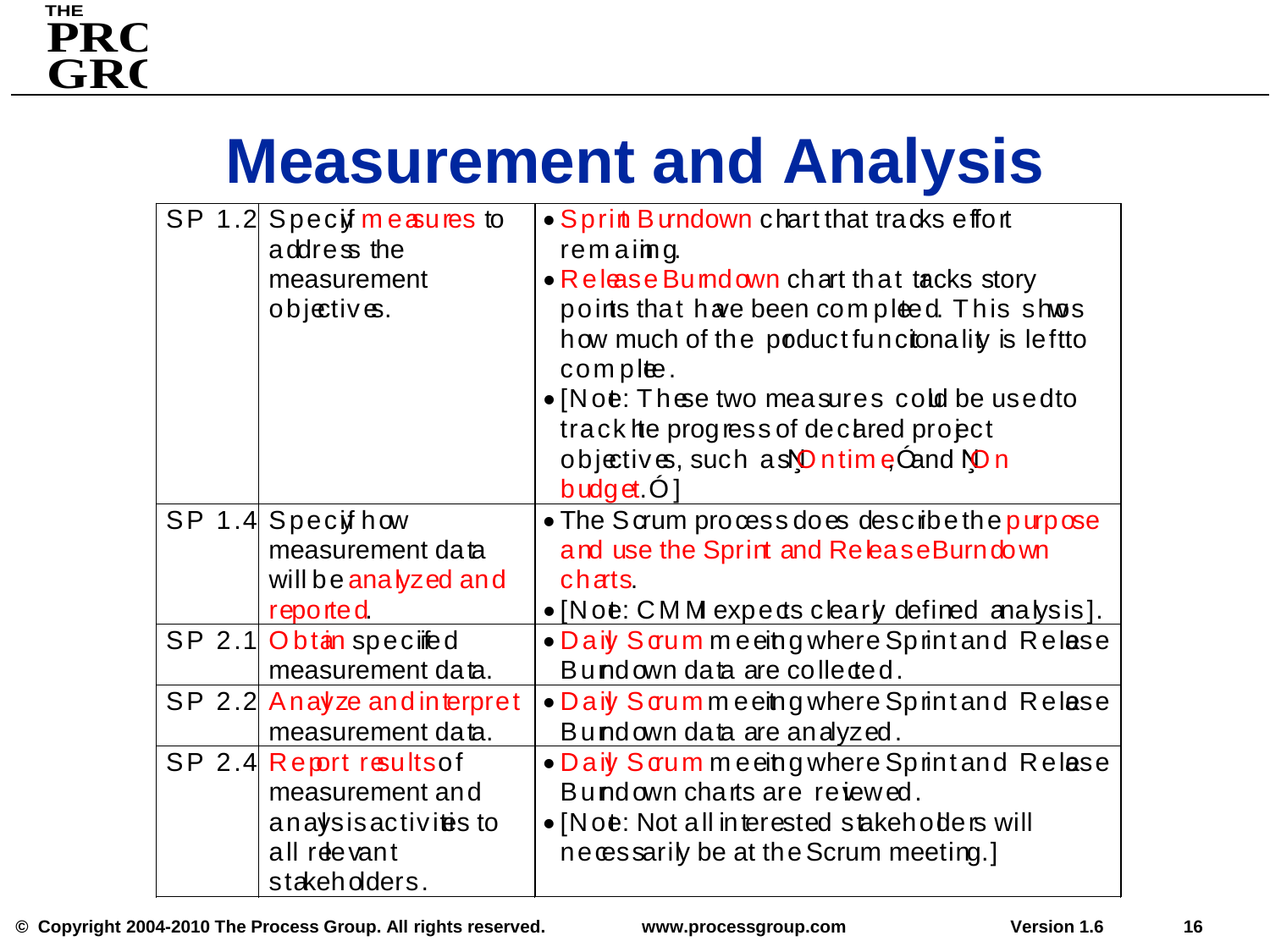

# **How About the Other Components of Level 2?**

### • **Configuration Management (CM):**

- CM is not specifically called out in Scrum. However, in an Agile environment it is pretty easy to add a layer of CM to protect your work.
- **Product and Process Quality Assurance (PPQA):** 
	- Some basic PPQA activities are being done naturally when the Scrum Master checks that the Scrum process is being followed.
	- Scrum does not specifically call out a level of objective process and product check, nor does it state that particular standards or processes should be defined and used.

### • **Supplier Agreement Management (SAM):**

– Not included in Scrum.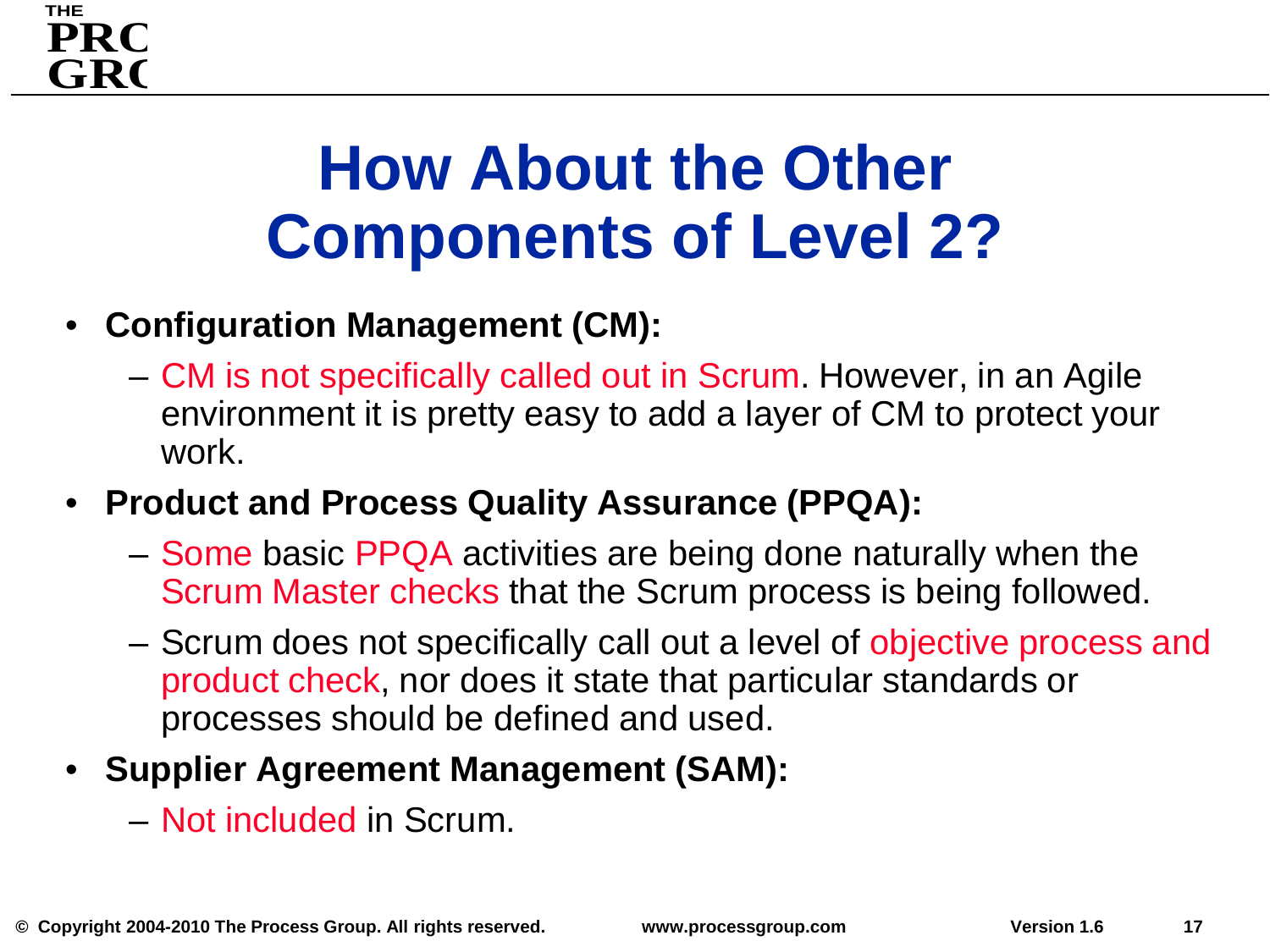### **THE** GR<sub>C</sub> **PRO**

# **Generic Practices?**

• **Approximately half of the Level 2 GPs of REQM, PP, PMC and MA are implemented by Scrum.** 

| GP 2.2 | Establish and maintain the plan<br>for performing the<br>REQM/PP/PMC/MA process.                                                                                    | • The Scrum lifecycle definition and<br>the milestones to perform Scrum.                                                                                                                                 |
|--------|---------------------------------------------------------------------------------------------------------------------------------------------------------------------|----------------------------------------------------------------------------------------------------------------------------------------------------------------------------------------------------------|
| GP 2.3 | Provide adequate resour ces for<br>performing the<br>REQM/PP/PMC/MA process,<br>developing the work products,<br>and providing the services of the<br>process.      | • The resources and schedule time<br>allocated to perform Scrum planning,<br>monitoring and requirements<br>activities.                                                                                  |
| GP 2.4 | Assign responsibility and authority<br>for performing the process,<br>developing the work products,<br>and providing the services of the<br>REQM/PP/PMC/MA process. | • The resource assignments allocated<br>to perform Scrum planning,<br>monitoring and requirements<br>activities.                                                                                         |
| GP 2.6 | Place designated work products<br>of the REQ M/PP/PMC/MA<br>process under appropriate levels<br>of control.                                                         | • [Note: Scrum does not explicitly<br>require CM to be done. However,<br>this can be performed using a digital<br>camera, backed up drive, or share<br>drive with versioning and controls<br>turned on.] |
| GP 2.8 | Monitor and control the<br><b>REQM/PP/PMC/MA process</b><br>against the plan for performing<br>the process and take appropriate<br>corrective action.               | • Scrum Master monitoring that the<br>steps of Scr um are followed.                                                                                                                                      |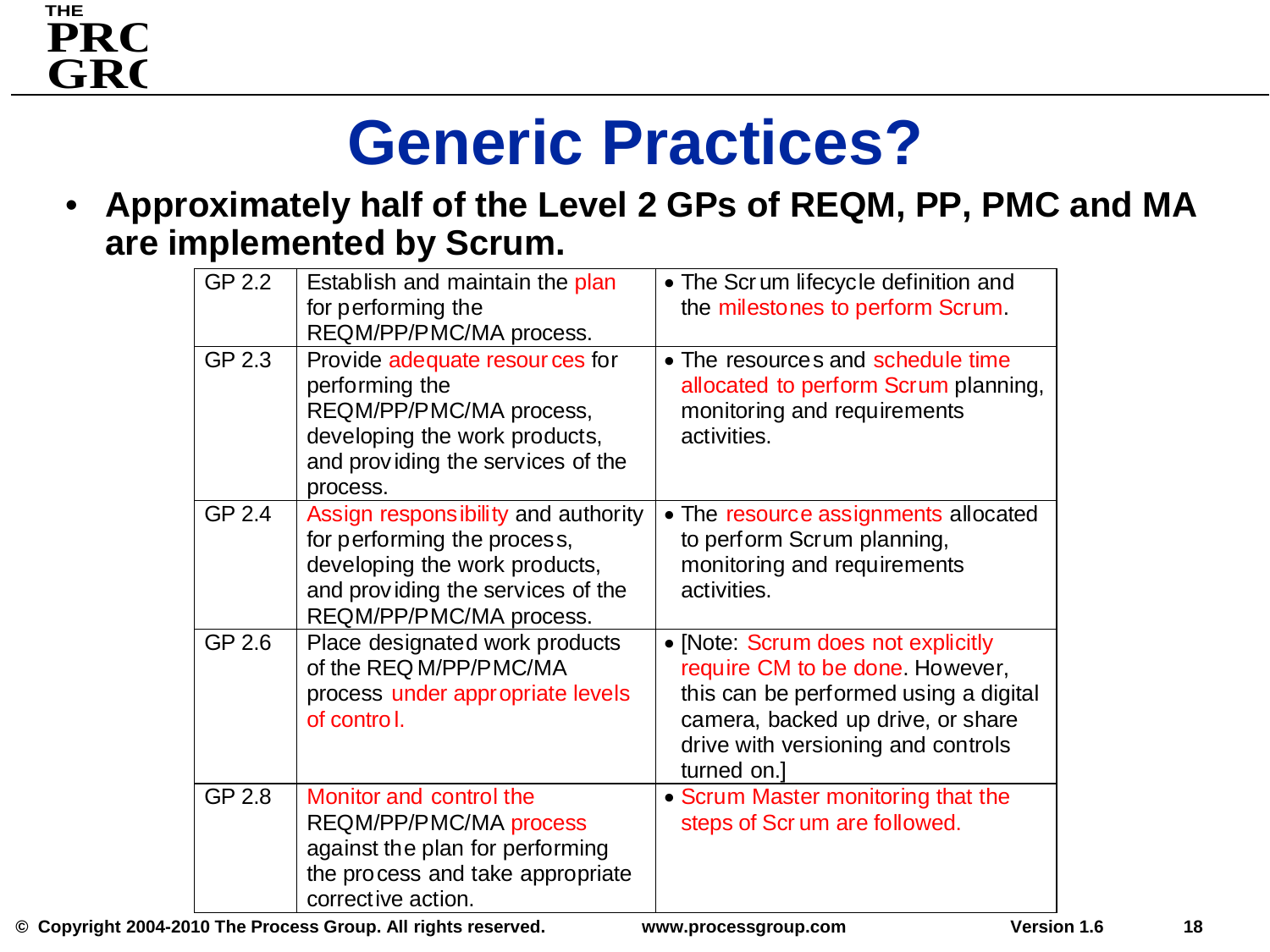

# **How About Level 3?**

- **The following Level 3 components are not readily implemented by Scrum without additional work:**
	- Organizational Process Focus
	- Organizational Process Definition
	- Organizational Training
	- Integrated Project Management
	- Risk Management
	- Decision Analysis and Resolution
	- Engineering PAs (e.g., RD, TS, PI, VER, VAL)
	- Generic Goal 3 (i.e., using an organization-wide and tailored process with measurements and lessons-learned)

**19**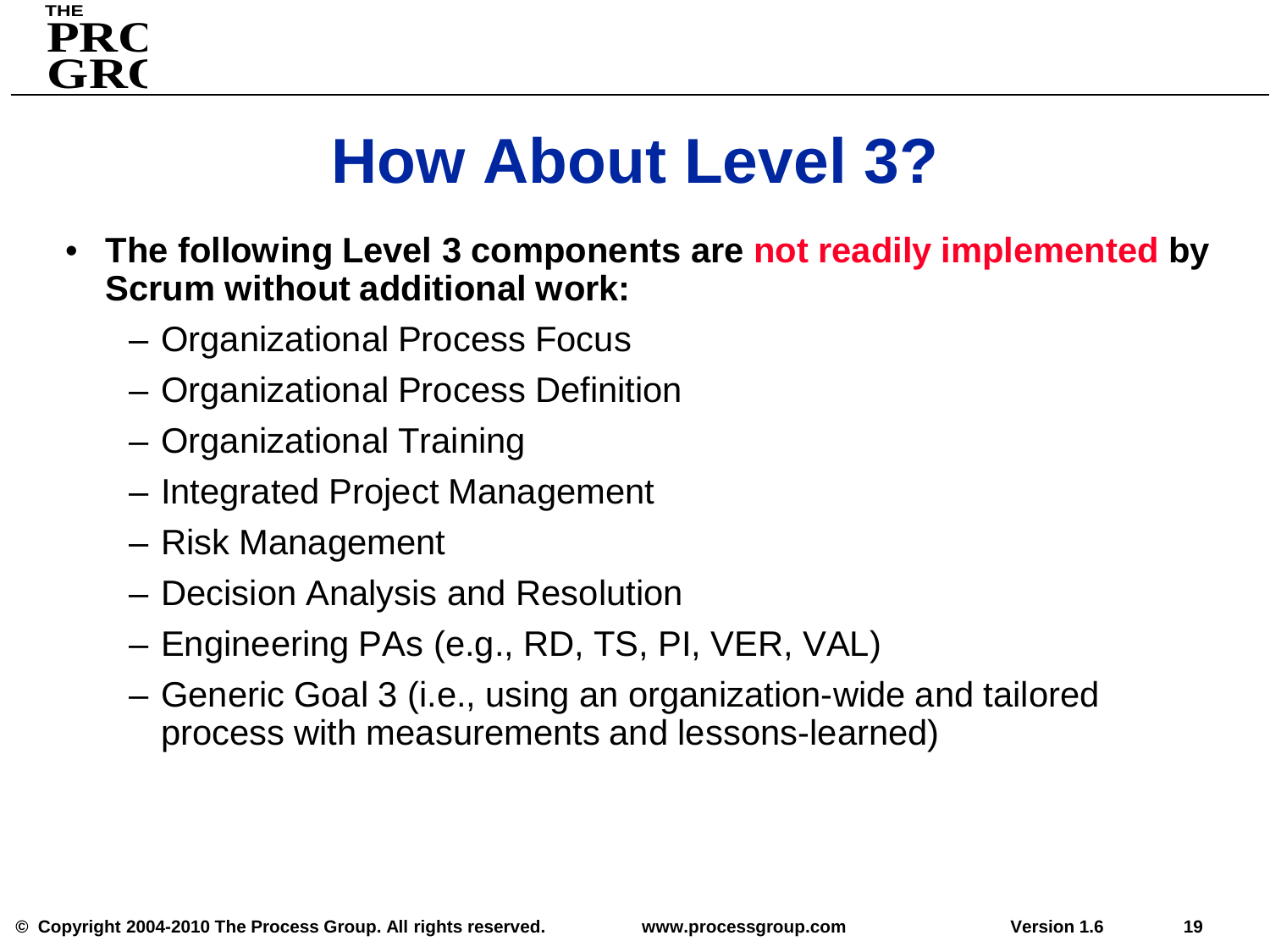### **THE** GR<sub>O</sub> **PRC**

# **Scrum + -'s**

- + **2-4 week cycles creates team momentum, and early feedback on progress and technical solutions.**
- + **Scrum process can be learned and used in less than 2 days.**
- **Speed can be mistaken for progress:**
	- There is no "Get good requirements" phase, only "Get a list of 1-liners and prioritize." (Although some teams do more than that.)
	- There is no architecture / analysis phase, so you *could* implement yourself into a corner.
	- This is fixable by making the focus of each Sprint different.

### – **Applying Scrum to large teams and systems takes extra work.**

– e.g., System definition, integration and coordination.

**© Copyright 2004-2010 The Process Group. All rights reserved. www.processgroup.com Version 1.6**



Code Code Code ode 70% Analysis, 30% Code 60% Analysis, 40% Code 50% Analysis, 50% Code80% Analysis, 20% Code  $\overline{C}$ 40% 0% 50% 20% 60% Analysis, 50% Analysis, Analysis, Analysis 70% 80%

90% Analysis, 10% Code

90% Analysis,

Code

0%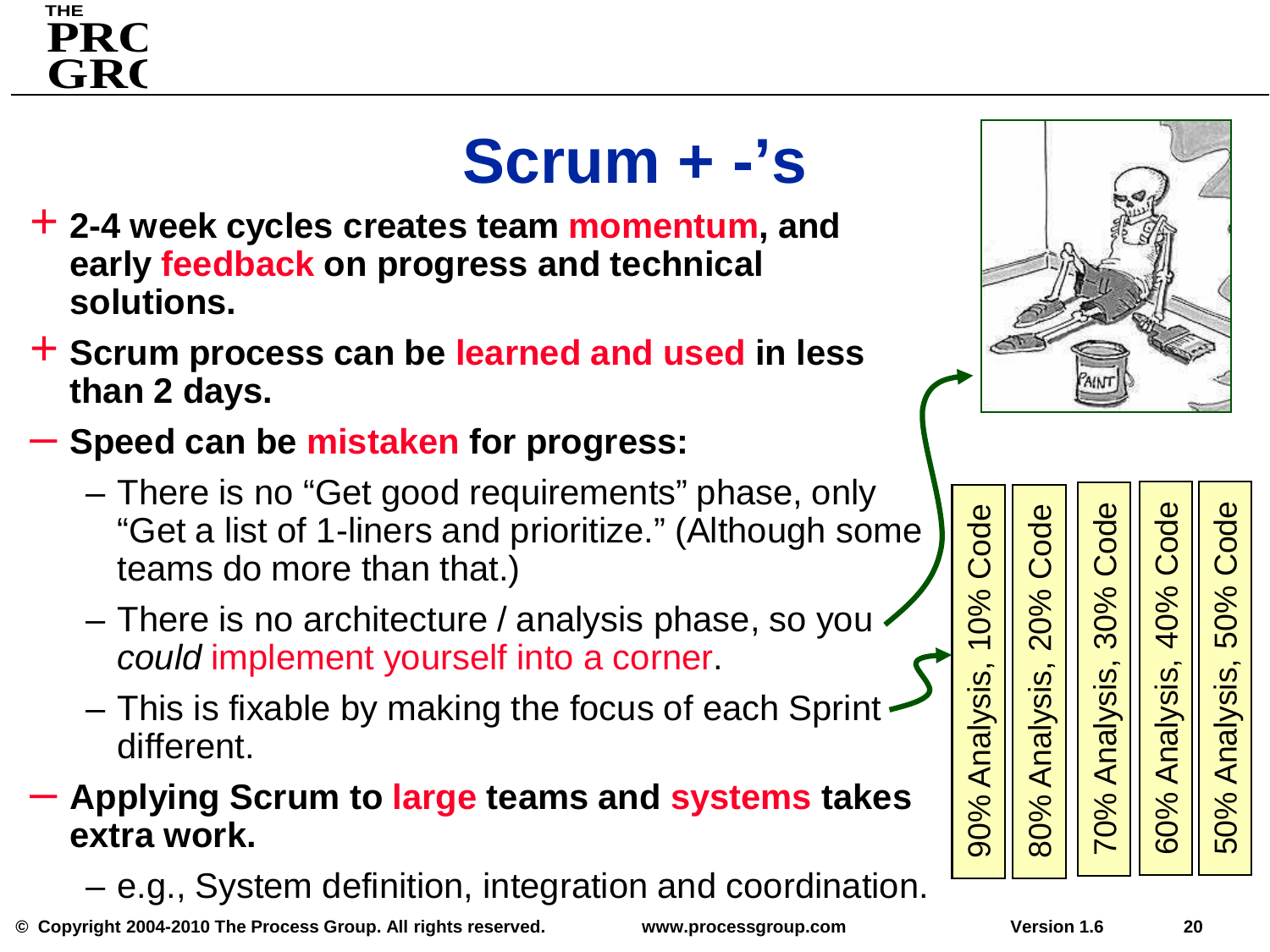### **THE** GR<sub>O</sub> **PRC**

# **Summary**

- **Scrum is a good implementation for many of the practices in Level 2.**
- **A group can easily use Scrum and CMMI together.**
- **All the remaining practices in Levels 2 and 3 can be implemented while using Scrum.**
- **An organization at Level 2 or 3 could adopt Scrum as an additional lifecycle choice.**